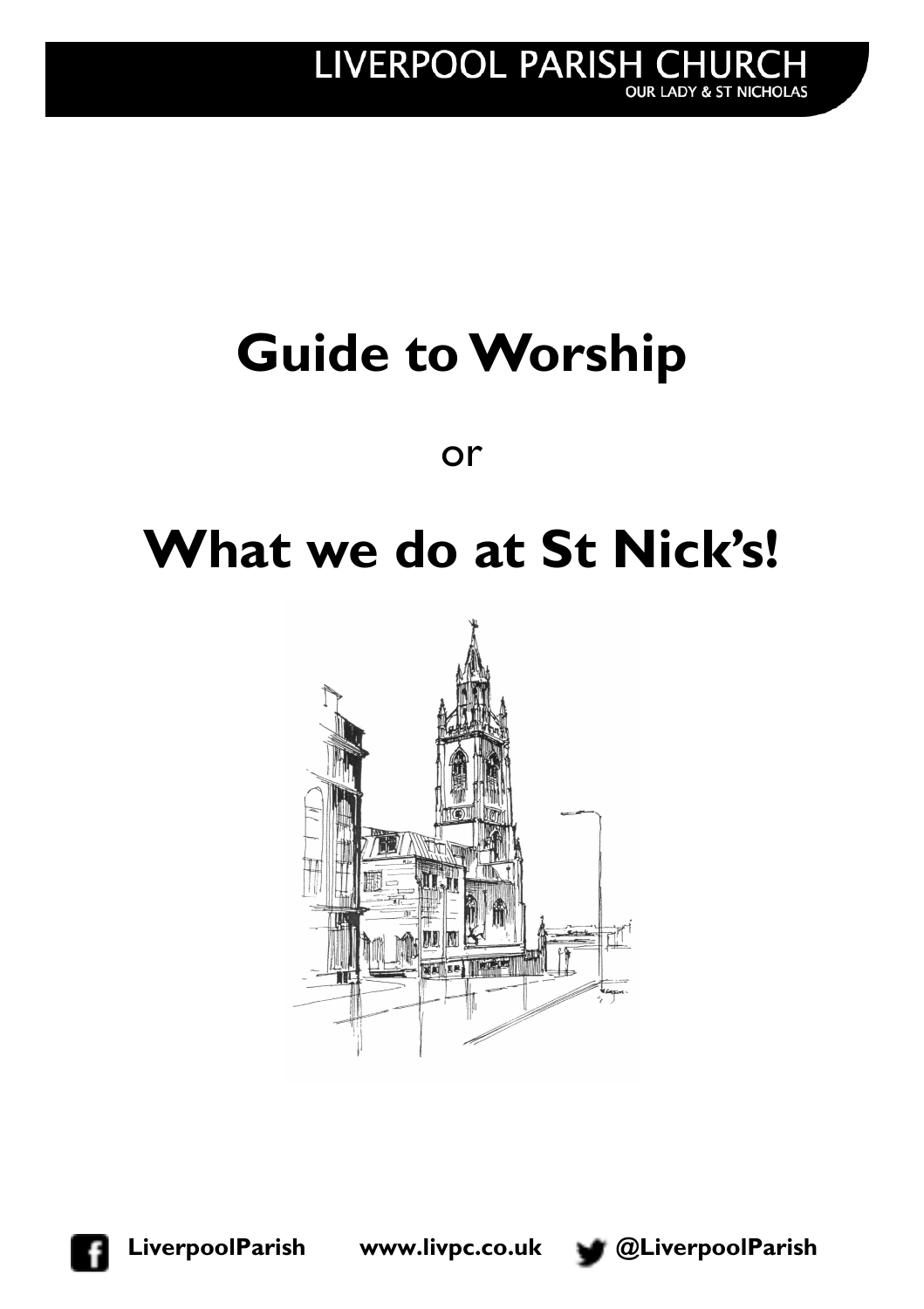#### **Why do we worship?**

Worship is our natural and free response as humans to our Creator. It is our response to beauty, love, adoration, our deepest fears and sorrow, and our greatest joys. In worship, we unite and are brought together in common action.

All people know of the existence of God, just as a child knows that she has biological parents, even if she has never met them. Worship is one of the ways in which we try and strengthen our relationship with God.

In the Bible we read about the history of the people of God, and at every stage in our journey it has involved worship, especially when we are trying to return to him after wandering away. But God revealed himself more fully to us in Jesus Christ, and through him we recognize God amongst us.

#### **What happens at St Nick's?**

Liverpool Parish Church sits clearly in the tradition of worship which has developed in the last two thousand years. There are some hallmarks of this which you will see in our Sunday morning service:

*Candles* are burning on the altar. They are a symbol of the light of Christ (John 8.12) and set apart the space we use for worship. *Incense* is used at many of our services, reminding us of lewish worship in the Old Testament ("Let my prayer rise before you as incense" - Psalm 141), but also of the Roman world, in which Christianity first flourished, where incense was used as a mark of honour.

*Vestments* are worn by the clergy. They remind us of the style of clothing worn in the time of Jesus, but they also show us that the clergy are not leading worship as individual men and women, but as priests who have been given a special function in our worship.

*Singing* takes place at various parts of the service, and not just in the singing of hymns. This is a form of prayer in itself, and it reminds us that our worship is a little bit different from the normal words we exchange with each other every day.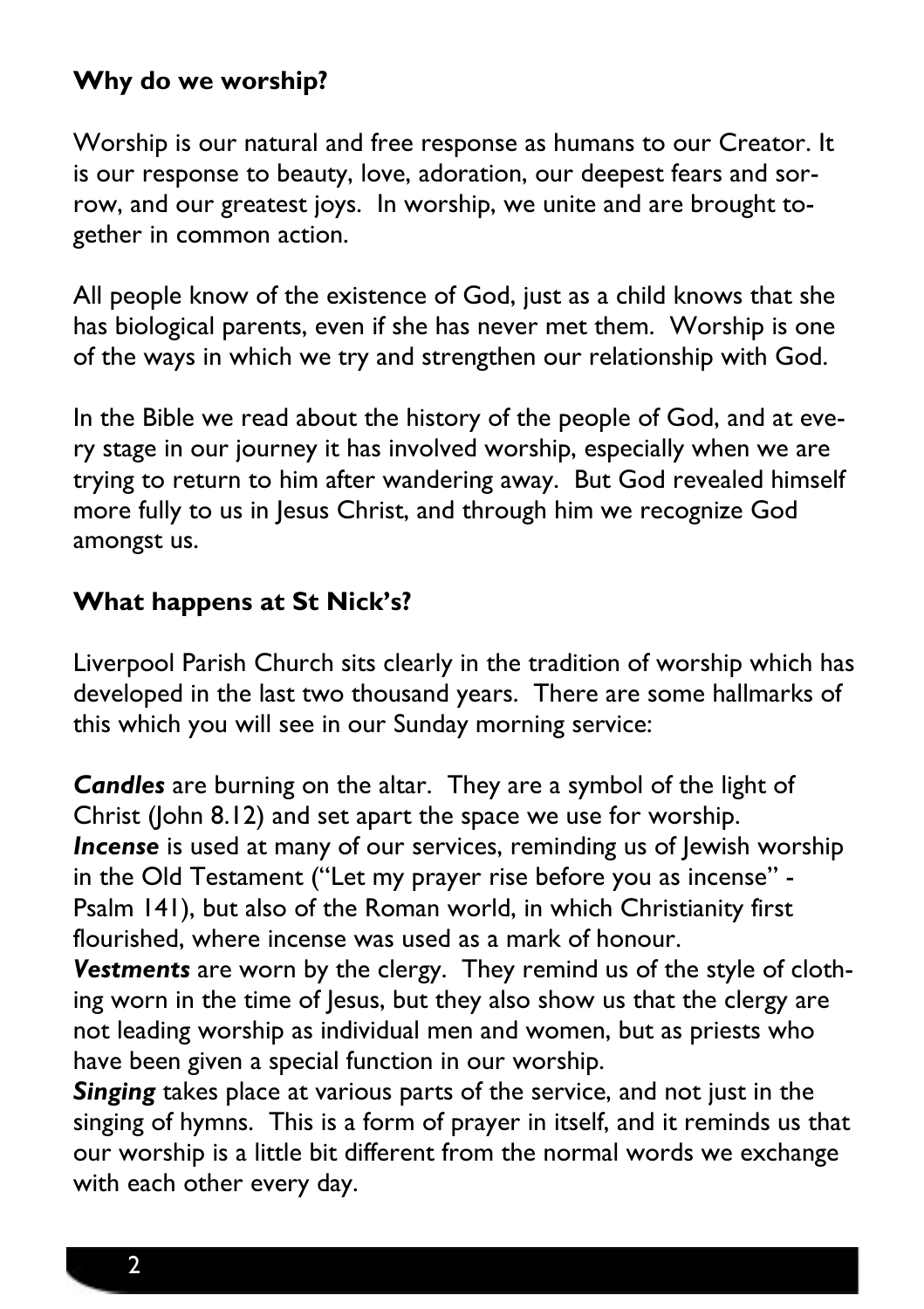### **What is special about a 'Eucharist'?**

On Sunday mornings the worship at St Nick's is always a 'Eucharist'. This means 'thanksgiving', but the service is also known as the Holy Communion, the Mass, or the Lord's Supper. It recalls the night before Jesus died when he was at supper with his friends, and this is often associated with the Jewish Passover meal. He took the bread and wine at the meal, blessed it, and said, "This is my body; "this is my blood." It both foreshadowed his death the following day, and taught Christians how to worship by sharing in the life of Jesus and sharing with each other. In Communion, we remember Christ's sacrifice, death, and resurrection. A line which we sometimes use in the service is "Though we are many, we are one body, because we all share in one bread."

#### **Who can receive the bread and the wine in the Eucharist?**

We all join in the worship in the service, but usually only those who have received some form of preparation or instruction receive Communion. The Church of England used to restrict Communion to those who have been Confirmed by a Bishop: this is still usually the case for adults, but today children are often admitted to Communion before Confirmation. But the Church of England is part of a worldwide church, and if you normally receive Communion in your own church, then you are welcome to do so here. If you are unsure then please speak to the clergy.

#### **When do we stand, kneel, or sit during the service?**

The simple answer is that you must do what you feel most comfortable doing! You will see that most of the congregation will adopt the same posture, and there are some directions in the order of service, but each of us will have our own preferences.

#### **Some people make the sign of the cross. What does this mean?**

At some points in the service, especially the absolution and the blessing, or whenever the Trinity is mentioned (Father, Son and Holy Spirit) we make the sign of the cross across our bodies. This is a way of making the prayer our own by 'blessing' ourselves with the cross.